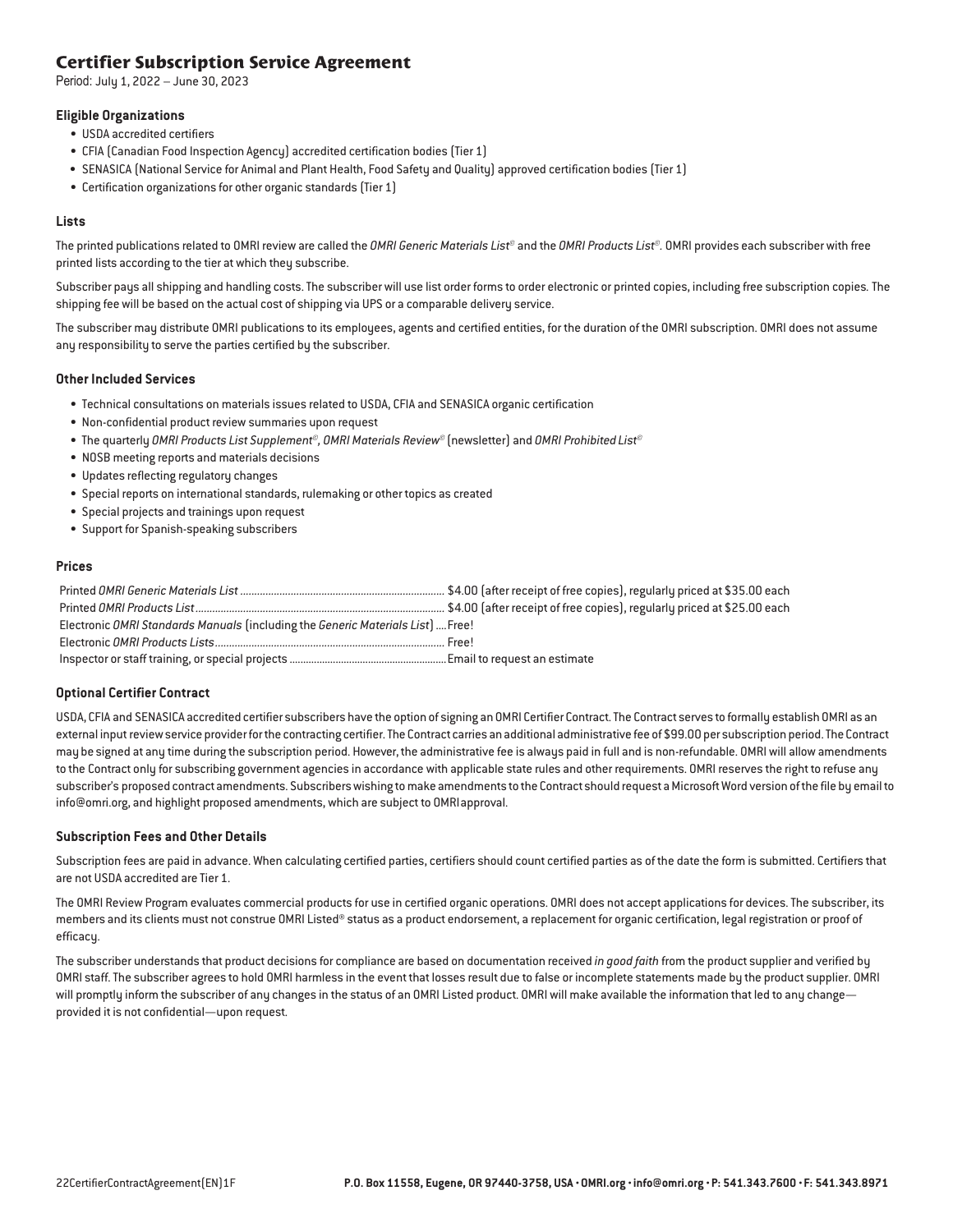

## **CertifierContract**

### **Materials Review Contract and Recognition Agreement**

Thisestablishesanagreementbetween , a USDA, CFIA and/or SENASICAAccredited

Certification Body ("CB"), and Organic Materials Review Institute ("OMRI") for the services described below.

**Section 1. Duration:** This agreement is valid until canceled in writing by either party with 30 days' prior notice, but no later than June 30, 2023.

Section 2. Qualifications: CB recognizes the standing, qualifications and quality of the OMRI review process, and has therefore chosen to recognize OMRI decisions as an integral part of its compliance process. To meet the needs of the CB under its accreditation, OMRI will:

- 2.1 upon request, provide the CB with a copy of the report from OMRI's Internal Audit, which it will perform annually in relation to OMRI's ISO-17065accreditation.
- 2.2 provide documentation of the qualifications of its personnel upon request from the CB.

### **Section 3. Services:**

3.1 OMRI shall publish the *OMRI Products List©*, *OMRI Canada Products List©* and *OMRI Mexico Products List©,* which contain products for organic production or processing and handling, reviewed for compliance with National Organic Program(NOP) standards, CanadianOrganic Standards and/or Mexico Organic Products Law (LPO) standards, and themost current *OMRI StandardsManual(s)©* and *OMRI PolicyManual©*.

3.2 CB will accept these lists and use them as a tool when verifying organic compliance within the organic certification program.

**Section 4. Limitations:**The *OMRI Products List, OMRI Canada Products List* and/or*OMRI Mexico Products List* will not function as the sole source of materials review, and OMRI Listed® status will not automatically convey an operator's allowance to use any given product. Additionally, the CB reserves the right to perform additional materials reviews and limit the use of OMRI Listed materials when such limitations are required by the NOP, CFIA or SENASICA, or as deemed necessary for compliance or other reasons.

**Section 5. Indemnity:** CB shall defend, indemnify and hold OMRI, its officers, employees and agents harmless fromand indemnify OMRI against any and all liability, losses, expenses (including reasonable attorneys' fees), or claims for injury or damages arising out of the performance of this agreement, but only in proportion to and to the extent such liability, loss expense, attorneys' fees, or claims for injury or damages are caused by or result from negligent or intentional acts or omissions of the certifier, its officers, agents oremployees.

5.1 OMRI shall defend, indemnify and hold CB, its officers, employees and agents harmless from and against any and all liability, losses, expenses, (including reasonable attorneys' fees), or claims for injury or damages arising out of the performance of this agreement, but only in proportion to and to the extent such liability, loss expense, attorneys' fees, or claims for injury or damages are caused by or result fromnegligent or intentional acts or omissions of OMRI, its officers, agents or employees.

**Section 6. Insurance:** OMRI shall maintain a current errors and omissions insurance policy at all times of no less than \$1,000,000.

**Section 7.Dispute Resolution:**The parties agree to seek to resolve any disputes that arise in enforcing this agreementthrough binding arbitration. Such arbitration or any legal action must be filed in Lane County, Oregon. In addition, the parties agree that the substantive and procedural lawof the State of Oregon shall apply to any legal dispute whether in arbitration or in a court. If a dispute arises between the parties that results in arbitration or the filing of a legal action, the prevailing party shall be entitled to recover its attorney fees and all costs, including all costs related to witness deposition costs and similar costs.

**Section 8. Confidentiality:**Whereas the reviewof products often requires access to confidential information,OMRIwillmaintain any confidentiality agreementswith the suppliers of information for the review of such products, making such information available to specifically identified personnel of the CB or to the National Organic Programor other applicable regulatory body onlywhen required under a judicial proceeding, disagreement with CB or a materials revieworganization about product compliance, request from the applicable regulatory body, third-party audit (such as one required for the accreditation of CB) or other legal proceedings. This clause is subject to the confidential information provisions in OMRI's contracts with the partieswho provide the confidential information according to the *OMRI PolicyManual*.

8.1 Any information provided to OMRI by CB and identified as confidential will only be used by OMRI to inform discussions between itself and CB. OMRI will hold as confidential under its internal confidentiality systemany information identified as confidential by CB, andwill not disclose said information beyond its internal system. Such information may be used by OMRI to initiate an investigation of any OMRI Listed® product associated with the information, but the information itself cannot be used to make any status-change decisions under the OMRI Review Program.

8.2 CB agrees to protect as confidential any information received by OMRI and identified as confidential. CBwill not disclose said information to the public or to anyone not employed by CB or not covered by organizational confidentiality policies.

**Section 9. Conflict of Interest:** OMRI maintains and adheres to strict procedures to identify and address any conflict of interest that may arise through the course of product reviewas described in the current *OMRI PolicyManual*. If OMRI identifies a previously undisclosed conflict of interest that could affect the status of any OMRI Listed products, OMRI will inform CB of affectedproducts.

Section 10. Extent of Agreement: This agreement constitutes the entire agreement between the parties regarding the subject matter herein. The parties agree that any prior written or oral discussions regarding this contract are of no force or effect if not stated in this agreement. Anymodification of this agreement shall bemade in writing and must be signed by the authorized representatives of both parties.

10.1 This agreement and any License Agreement that may be entered into by the parties may be subject to additional contract addenda. Such addenda must be signed and agreed to by appropriate personnel representing both OMRI and CB in order to become effective.

**Section 11. Fees:** The non-refundable fee is \$99.00. Upon receipt of payment, this agreement is considered in effect.

**Section 12. Subscription requirement:** CB must remain an OMRI Certifier Subscriber as described under the terms and conditions.

Forpurposesof executing thisagreement, a documentsignedandtransmittedelectronicallyorbyfacsimileshallbetreated as anoriginaldocument.The signature ofandpartythereonshallbe treated asanoriginal signature.

Signed Date

Signed Date Orsi Dezsi, Executive Director/CEO

Name of CB Representative Name of CB

22CertifierContractAgreement(EN)1F **P.O. Box 11558, Eugene, OR 97440-3758, USA • OMRI.org [• info@omri.org](mailto:info@omri.org) • P: 541.343.7600 • F: 541.343.8971**